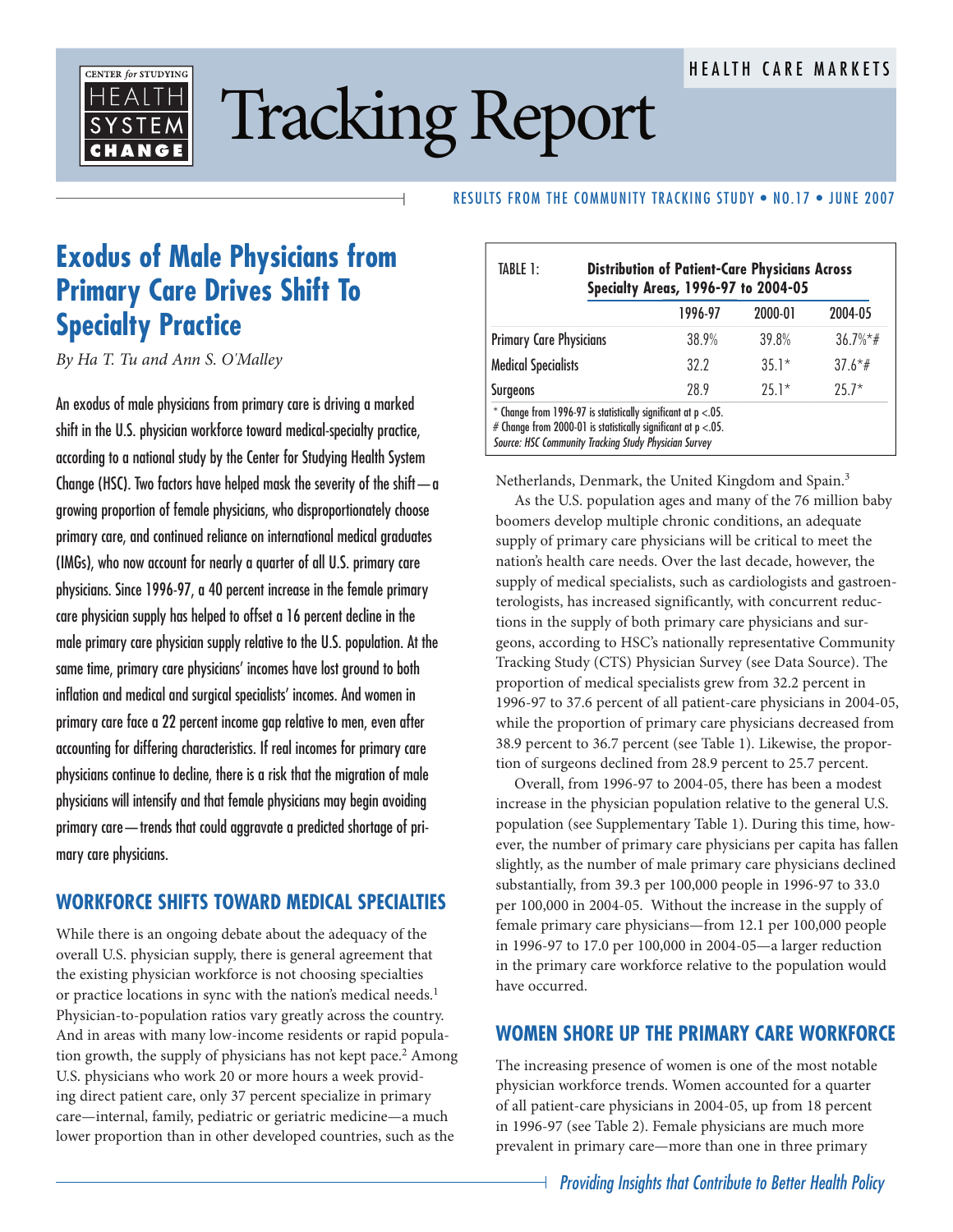care physicians is a woman, compared with 22 percent of medical specialists and 17 percent of surgeons. And, among female physicians in 2004-05, half practiced in primary care, one-third in medical specialties, and only 17 percent in surgical specialties (see Table 3).

Since the mid-1990s, there has been little change in the distribution of female physicians among the categories of primary care, medical specialties and surgical specialties. Instead, the migration of male physicians toward medical specialties and away from primary care and surgical specialties has largely been responsible for the specialty shifts in the overall physician population. A 40 percent increase in the supply of female primary care physicians helped to offset a 16 percent decrease in the supply of male primary care physicians relative to the U.S. population.

Female physicians are much more likely than their male counterparts to practice in pediatrics: Nearly one in six female physicians is a pediatrician, compared with one in 17 male physicians; and women account for about half (49%) of all pediatricians. Women also are more likely than men to practice in obstetrics-gynecology: Women make up more than one-third of the obstetrician-gynecologist workforce, while accounting for only 10 percent of the workforce in other surgical specialties. Obstetrician-gynecologists are able to meet some of the primary care needs of healthy women during their childbearing years.4

 In patterns that have remained consistent since the mid-1990s, female primary care physicians tend to be younger than their male counterparts (44.2 vs. 50.9 average age in 2004-05) and have correspondingly fewer years in practice (11.6 vs. 18.3

#### **Data Source**

This Tracking Report presents findings from three rounds of the HSC Community Tracking Study Physician Survey, a nationally representative telephone survey

of physicians involved in direct patient care in the continental United States. The sample of physicians was drawn from the American Medical Association and the American Osteopathic Association master files. To participate in the survey, respondents had to be active, nonfederal, office- or hospital-based physicians practicing in the 48 contiguous states who spent at least 20 hours a week in direct patient care. Residents and fellows, as well as radiologists, anesthesiologists and pathologists, were excluded. The 1996-97 and 2000-01 surveys each contain information on about 12,000 physicians, while the 2004-05 survey includes responses from more than 6,600



CTSonline, a Webbased interactive system for results from the CTS Physician Survey, is available at www.hschange.org.

physicians. The response rates ranged from 52 percent to 65 percent. Physicians were asked to report their incomes for the last full year prior to the initial fielding of each survey (e.g., respondents to the 1996-97 survey were asked to report their 1995 incomes). As a result, the timeframe for income estimates differs from the timeframes for other measures.

| TABLE 2:                       | Distribution of Patient-Care Physicians, Male vs.<br>Female, 1996-97 to 2004-05 |         |          |            |
|--------------------------------|---------------------------------------------------------------------------------|---------|----------|------------|
|                                |                                                                                 | 1996-97 | 2000-01  | 2004-05    |
| All Patient-Care Physicians    |                                                                                 |         |          |            |
| Male                           |                                                                                 | 82.0%   | $76.4\%$ | $74.8\%$ * |
| Female                         |                                                                                 | 18.0    | $73.6*$  | $75.2*$    |
| <b>Primary Care Physicians</b> |                                                                                 |         |          |            |
| Male                           |                                                                                 | 76.4    | $69.1*$  | $66.0*$ #  |
| Female                         |                                                                                 | 23.6    | $30.9*$  | $34.0*$ #  |
| <b>Medical Specialists</b>     |                                                                                 |         |          |            |
| Male                           |                                                                                 | 81.5    | $78.2*$  | $77.7*$    |
| Female                         |                                                                                 | 18.5    | $21.8*$  | $72.3*$    |
| <b>Surgeons</b>                |                                                                                 |         |          |            |
| Male                           |                                                                                 | 90.2    | $85.7*$  | $83.2*$    |
| Female                         |                                                                                 | 9.8     | $14.3*$  | $16.8*$    |

 $*$  Change from 1996-97 is statistically significant at p  $< 0.05$ .

# Change from 2000-01 is statistically significant at  $p < 0.05$ .

Source: HSC Community Tracking Study Physician Survey

|                                | 1996-97 | 2000-01 | 2004-05     |
|--------------------------------|---------|---------|-------------|
| <b>Male Physicians</b>         |         |         |             |
| <b>Primary Care Physicians</b> | 36.3%   | 35.9%   | $32.4\%*$ # |
| <b>Medical Specialists</b>     | 32.O    | $35.9*$ | $39.0*$ #   |
| <b>Surgeons</b>                | 31.7    | $78.1*$ | $78.6*$     |
| <b>Female Physicians</b>       |         |         |             |
| <b>Primary Care Physicians</b> | 51.1    | 52.3    | 49.5        |
| <b>Medical Specialists</b>     | 33.1    | 32.5    | 33.4        |
| <b>Surgeons</b>                | 15.8    | 15.2    | 17.1        |

Source: HSC Community Tracking Study Physician Survey

average years), but they are more likely than men to be boardcertified (94.4% vs. 88.3%). Over time, the proportion of both male and female primary care physicians with board certification has increased substantially, likely reflecting efforts by physician educational commissions to improve the qualifications of the physician workforce and the increased availability of board certification among various specialties.

Over the past decade, average hours worked on all medically related activities by primary care physicians have declined—53.8 hours a week in 1996-97 vs. 51.4 hours a week in 2004-05.<sup>5</sup>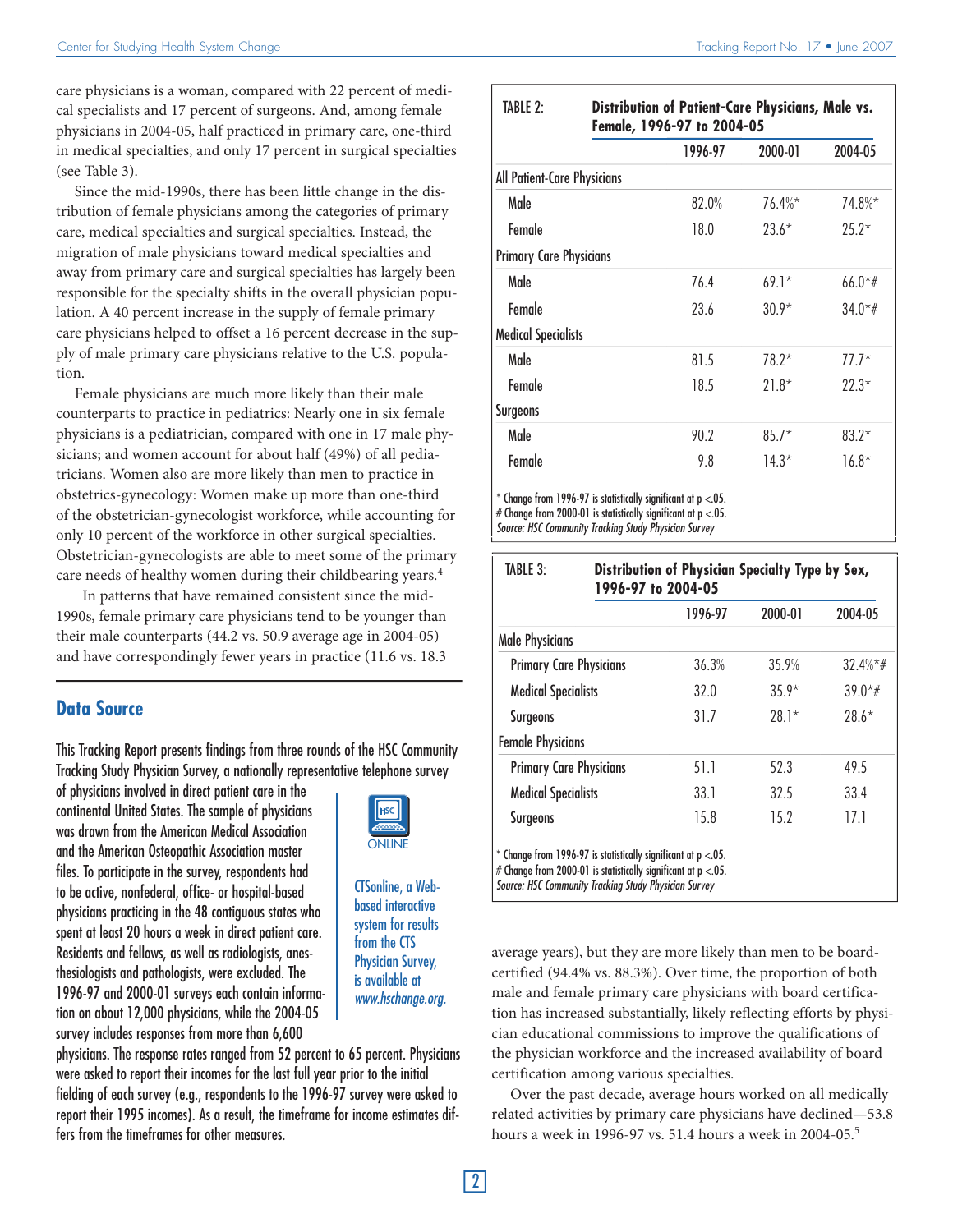Women in primary care worked fewer hours on average than men (46.9 hours vs. 53.6 hours a week in 2004-05), but women's average work hours have held steady over time while men's hours have declined (from 55.7 hours per week in 1996- 97), so the gender gap in hours worked has narrowed somewhat. Interestingly, for physicians of both genders, the average hours spent in direct patient care has increased by one hour over this same time period.

Despite this narrowing of the gender gap in average work hours, the fact that female physicians—a growing contingent of the workforce—work fewer hours than male physicians needs to be taken into account when physician workforce estimates, including physician-to-population ratios, are calculated. And it is not only women, but also younger physicians in general, who are working fewer hours as they seek more controllable lifestyles. Adequately accounting for these trends is important in improving the accuracy of workforce projections.

#### **IMGS BOLSTER PRIMARY CARE FOR NOW**

Nearly one-fourth of the primary care physician workforce is composed of international medical graduates, whose share of the primary care workforce has remained stable at just more than 24 percent since 2000-01, after increasing from 20.7 percent in the late-1990s. Although primary care IMGs tend to be slightly older than their U.S.-trained counterparts (50.1 vs. 48.1 average age in 2004-05), they average fewer years in practice (14.8 vs. 16.4 years) and are less likely to be board-certified (84.4% vs. 92.2%). Primary care IMGs have historically served in lower-income and medically underserved areas at rates higher than U.S.-trained primary care physicians, $6$  thus helping to address some of the gaps in access to care for these populations.

IMGs continue to practice in primary care at higher rates than U.S.-trained physicians (42.0% vs. 35.4% in 2004-05). However, IMGs, like U.S.-trained physicians, have steadily migrated into medical specialties in recent years, leading to a substantial decline in the proportion of IMGs practicing in primary care since 2000-01 (42.0% of IMGs in primary care in 2004-05 vs. 47.1% in 2000-01).

#### **PRIMARY CARE INCOMES LAG; WOMEN FARE WORST**

In 2003, net income for primary care physicians averaged approximately \$146,000—an increase of 8.4 percent over 1995 income. After adjusting for inflation, however, primary care physician net income actually declined by 10.2 percent over the eight-year period. During that time, medical specialists, whose baseline incomes were already higher than those of primary care physicians, kept pace with inflation, while surgeons lost ground—8.2 percent net income decline—but remained the highest earning of the three physician specialty categories.<sup>7</sup>

On average, female primary care physicians earned about

**Declining real incomes for primary care physicians, both in absolute terms and relative to the declines experienced by other physician specialties, have made careers in primary care less attractive.**

30 percent less than their male counterparts in 2003—average reported net income of \$114,316 vs. \$162,934 (see Supplementary Table 2). Male-female income gaps also were substantial for medical specialists (22.8%) and surgeons (30.8%), but the primary care gap is particularly relevant since primary care income levels are substantially lower than those of specialists.

Male-female income gaps persisted even after controlling for personal and practice characteristics, including specialty, years of experience, board certification, IMG status, average hours worked, practice setting, proportions of Medicaid and capitated revenue, and practice ownership status. This finding is consistent with earlier research.8

However, factors affecting choice of practices that offer more flexible hours or less on-call time, which might translate into income differences for men and women, are not captured in the CTS Physician Survey data. So, the impact of such factors on the income gap cannot be determined.

Adjusted incomes (controlling for personal and practice characteristics) revealed a 22 percent gender gap in 2003 for primary care physicians—a gap that has widened since 1995, when it was 16 percent. In contrast, women in the medical specialties have reduced the income gap considerably relative to their male counterparts.

#### **POLICY IMPLICATIONS**

Female medical school graduates have traditionally chosen primary care at much higher rates than men,<sup>9</sup> and this has helped to counteract some of the decline in the proportion of male graduates pursuing primary care. However, women still constitute a smaller proportion of the active physician workforce and work fewer hours on average, likely because of competing childcare responsibilities. Therefore, the increase in female primary care physicians cannot make up, on a one-to-one basis, for the departure of men from the field

Primary care also has counted on international medical graduates as a source of new physicians. IMGs, in particular foreign citizens working in the U.S. on temporary visas, still practice in medically underserved areas at higher rates than do U.S.-trained physicians. A continued influx of IMGs, along with the increased presence of women, into primary care may have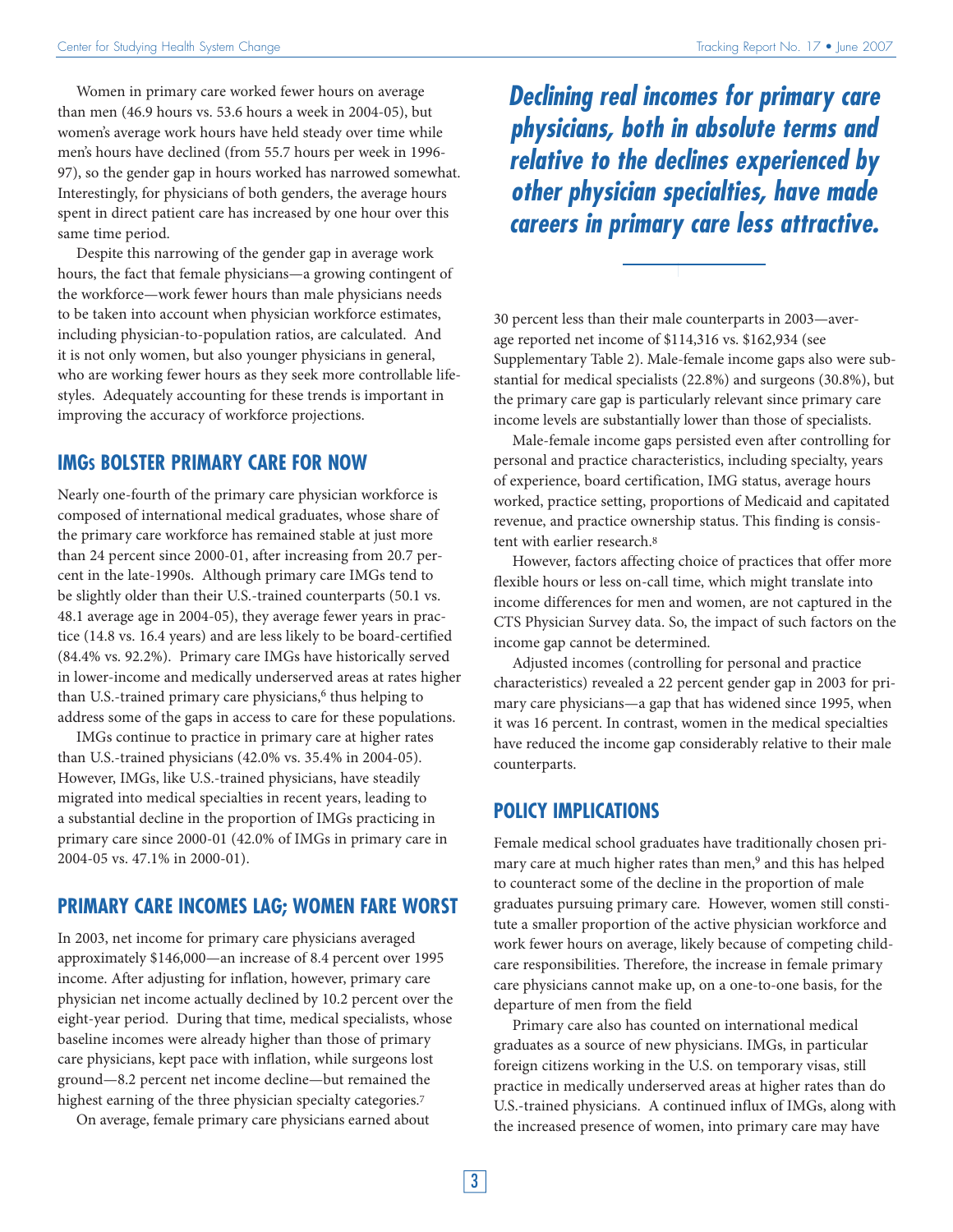helped to mask the severity of the trends that are discouraging physicians from choosing primary care careers.

Declining real incomes for primary care physicians, both in absolute terms and relative to the declines experienced by other physician specialties, have made careers in primary care less attractive to medical students and residents.10 If real incomes for primary care physicians continue to decline, there is a risk that the exodus from primary care will accelerate and trigger or aggravate a workforce shortage. Given that female physicians earn substantially less to begin with, their continuing commitment to primary care in the face of declining real incomes is striking, but it is uncertain how long such constancy can be sustained.

To encourage the right distribution of physicians to meet the nation's medical needs, policy makers may need to use Medicare and Medicaid payment rates to realign the price signals being sent to physicians. Primary care physicians, whose incomes tend to be highly dependent on office visits and cognitive services rather than procedures, cannot simply increase the number of procedures or tests that they deliver as a tool to offset stagnant or declining fees the way that some medical specialists can.

Policy makers, recognizing the pressures faced by physicians in specialties relying on cognitive services, did, in fact, incorporate increased payments for evaluation and management services as part of the most recent five-year update of Medicare relative values.11 But the gains for primary care specialists are projected to be relatively small, in part because of the failure of the update process to identify many procedural services for which productivity trends should lead to a decline in relative values. For example, the most recent relative value update resulted in increases of only 5 percent for internal medicine and family practice. Moreover, some activities that primary care physicians are expected to perform, such as care coordination and patient education, continue as non-reimbursed services (separately from office visits).

Until such imbalances in physician payments are addressed, incomes for primary care physicians are likely to continue falling behind those of medical specialists, and maintaining a primary care physician workforce adequate to meet the needs of the U.S. population will become more challenging.

#### **Notes**

- 1. Blumenthal, David, "New Steam From an Old Cauldron—The Physician-Supply Debate," *New England Journal of Medicine*, Vol. 350, No. 17 (April 22, 2004).
- 2. Association of American Medical Colleges, *http://www.aamc. org/workforce*, accessed May 1, 2007.
- 3. Macinko, James, Barbara Starfield and Leiyu Shi, "The Contribution of Primary Care Systems to Health Outcomes Within Organization for Economic Cooperation and

Development (OECD) Countries 1970-1998," *Health Services Research*, Vol. 38 (2003).

- 4. Henderson, Jillian T., and Carol S. Weisman, "Women's Patterns of Provider Use Across the Lifespan and Satisfaction With Primary Care Coordination and Comprehensiveness," *Medical Care*, Vol. 43, No. 8 (August 2005).
- 5. Medically related activities are defined as time spent on administrative tasks, professional activities and direct patient care but not time spent on call when not treating patients.
- 6. Mick, Stephen S., and Shoou-Yih Daniel Lee, "The Safety Net Role of International Medical Graduates," *Health Affairs*, Vol. 16, No. 2 (July/August 1997).
- 7. Tu, Ha T., and Paul B. Ginsburg, *Losing Ground: Physician Income, 1995-2003*, Tracking Report No. 15, Center for Studying Health System Change, Washington, D.C. (June 2006). The timeframe for physician income is different from the timeframe for other measures (see Data Source).
- 8. Hoff, Timothy J., "Doing the Same and Earning Less: Male and Female Physicians in a New Medical Specialty," *Inquiry*, Vol. 41, No. 3 (Fall 2004); Laine, Christine, and Barbara J. Turner, "Unequal Pay for Equal Work: The Gender Gap in Academic Medicine," *Annals of Internal Medicine*, Vol. 141, No. 3 (Aug. 3, 2004); Wallace, Amy E., and William B. Weeks, "Differences in Income Between Male and Female Primary Care Physicians," *Journal of American Medical Women's Association*, Vol. 57, No. 4 (Fall 2002).
- 9. Brotherton, Sarah E., Paul H. Rockey and Sylvia I. Etzel, "U.S. Graduate Medical Education, 2004-2005: Trends in Primary Care Specialties," *The Journal of the American Medical Association*, Vol. 294, No. 9 (Sept. 7, 2005).
- 10. Newton, Dale A., and Martha S. Grayson, "Trends in Career Choice by US Medical School Graduates," *The Journal of the American Medical Association*, Vol. 290 (2003); Schroeder, Steven A., "Primary Care at a Crossroads," *Academic Medicine*, Vol. 77, No. 8 (August 2002).
- 11. Ginsburg, Paul B., and Robert A. Berenson, "Revising Medicare's Physician Fee Schedule," *New England Journal of Medicine*, Vol. 356, No. 12 (March 22, 2007).



Tracking Reports are published by the Center for Studying Health System Change.

President: Paul B. Ginsburg Contact HSC at:

600 Maryland Avenue, SW, Suite 550 Washington, DC 20024-2512 Tel: (202) 484-5261 Fax: (202) 484-9258 www.hschange.org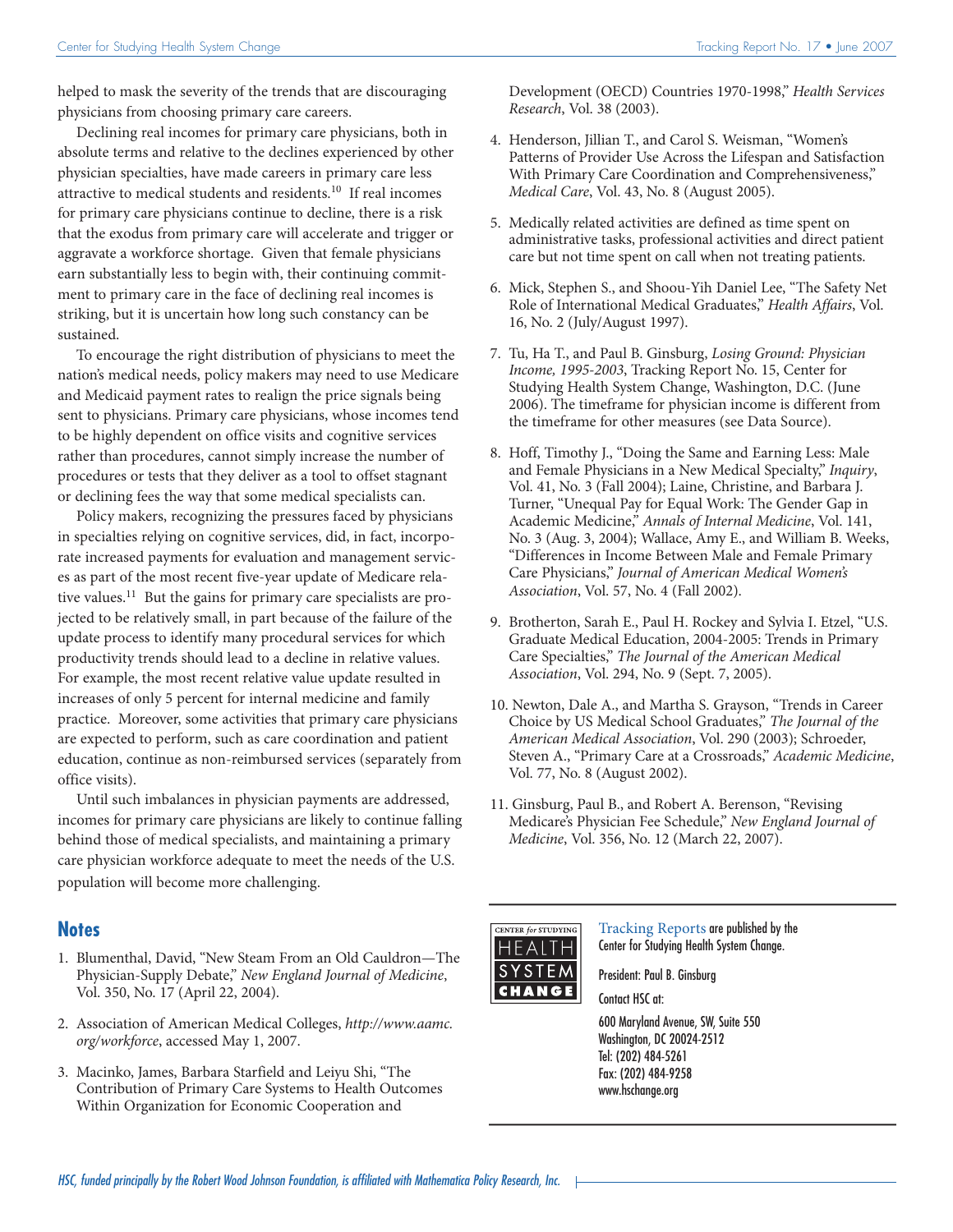## **EXODUS OF MALE PHYSICIANS FROM PRIMARY CARE DRIVES SHIFT TO SPECIALTY PRACTICE SUPPLEMENTARY TABLES**

|                                                                          | 2004-05<br>Physicians per 100,000 People                                                                                                                                                                                                                                                                                                                                                                                                                                                                                                       |         |         |
|--------------------------------------------------------------------------|------------------------------------------------------------------------------------------------------------------------------------------------------------------------------------------------------------------------------------------------------------------------------------------------------------------------------------------------------------------------------------------------------------------------------------------------------------------------------------------------------------------------------------------------|---------|---------|
|                                                                          | 1996-97                                                                                                                                                                                                                                                                                                                                                                                                                                                                                                                                        | 2000-01 | 2004-05 |
| All Patient Care Physicians                                              |                                                                                                                                                                                                                                                                                                                                                                                                                                                                                                                                                |         |         |
| All                                                                      | 131.9                                                                                                                                                                                                                                                                                                                                                                                                                                                                                                                                          | 133.8   | 136.2   |
| Male                                                                     | 108.2                                                                                                                                                                                                                                                                                                                                                                                                                                                                                                                                          | 102.3   | 101.9   |
| Female                                                                   | 23.7                                                                                                                                                                                                                                                                                                                                                                                                                                                                                                                                           | 31.5    | 34.3    |
| <b>Primary Care Physicians</b>                                           |                                                                                                                                                                                                                                                                                                                                                                                                                                                                                                                                                |         |         |
| All                                                                      | 51.4                                                                                                                                                                                                                                                                                                                                                                                                                                                                                                                                           | 53.2    | 50.0    |
| Male                                                                     | 39.3                                                                                                                                                                                                                                                                                                                                                                                                                                                                                                                                           | 36.8    | 33.0    |
| <b>Female</b>                                                            | 12.1                                                                                                                                                                                                                                                                                                                                                                                                                                                                                                                                           | 16.5    | 17.0    |
| <b>Medical Specialists</b>                                               |                                                                                                                                                                                                                                                                                                                                                                                                                                                                                                                                                |         |         |
| All                                                                      | 42.5                                                                                                                                                                                                                                                                                                                                                                                                                                                                                                                                           | 47.0    | 51.2    |
| Male                                                                     | 34.6                                                                                                                                                                                                                                                                                                                                                                                                                                                                                                                                           | 36.8    | 39.8    |
| <b>Female</b>                                                            | 7.9                                                                                                                                                                                                                                                                                                                                                                                                                                                                                                                                            | 10.2    | 11.4    |
| <b>Surgeons</b>                                                          |                                                                                                                                                                                                                                                                                                                                                                                                                                                                                                                                                |         |         |
| All                                                                      | 38.0                                                                                                                                                                                                                                                                                                                                                                                                                                                                                                                                           | 33.6    | 35.0    |
| Male                                                                     | 34.3                                                                                                                                                                                                                                                                                                                                                                                                                                                                                                                                           | 28.8    | 29.2    |
| Female                                                                   | 3.7                                                                                                                                                                                                                                                                                                                                                                                                                                                                                                                                            | 4.8     | 5.9     |
| *Based on U.S. Census data for the same year.<br>in direct patient care. | Note: Significance tests not available for estimates reported in this table.<br>Note: Only active, nonfederal, office- and hospital-based physicians who spent at least 20 hours a week in<br>direct patient care are included. Residents and fellows, as well as radiologists, anesthesiologists and patholo-<br>gists, are excluded. Ratios of physicians to the population differ from other published estimates from the AMA<br>Masterfile, because the CTS Physician Survey only includes physicians who spend at least 20 hours per week |         |         |

Source: HSC Community Tracking Study Physician Survey